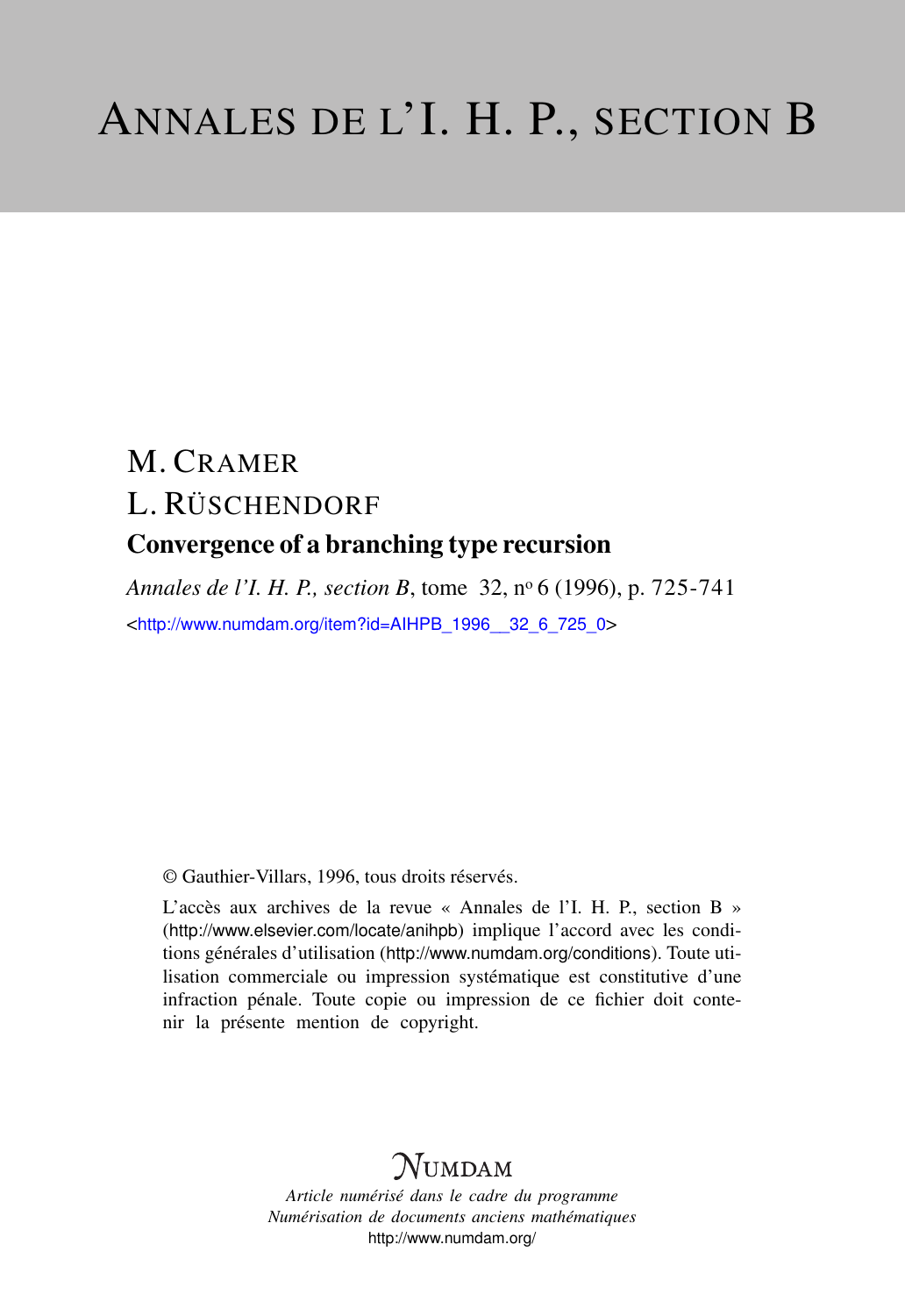Vol. 32, n° 6, 1996, p. 725-741 Probabilités et Statistiques

## Convergence of a branching type recursion

by

M. CRAMER and L. RÜSCHENDORF

University of Freiburg, Institut fur Mathematische Stochastik, Hebelstr. 27, Freiburg 79104, Germany.

ABSTRACT. - The asymptotic distribution of a branching type recursion is investigated. The recursion is given by  $L_n \triangleq \sum_{i=1}^n X_i L_{n-1}^{(i)} + Y$ , where  $(X_i)$  is a random sequence,  $(L_{n-1}^{(i)})$  are iid copies of  $L_{n-1}$ , K is a random number and  $K, (L_{n-1}^{(i)}), \{(X_i), Y\}$  are independent. This recursion has been studied intensively in the literature in the case that  $X_i > 0$ , K is nonrandom and  $Y = 0$ . Included in the more general recursion are branching processes, a model of Mandelbrot ( 1974) for studying turbulence, which was also investigated in connection with infinite particle systems and the expansion of total mass in the construction of random multifractal measures. The stability in the recursion arises from the fact that it includes a smoothing part (addition) and on the other hand a part increasing the fluctuation (random multiplier, random number and random immigration). Our treatment of this recursion is based on a contraction technique which applies under some restrictions on the first two moments of the involved random variables. We obtain a quantitative approximation result. The exponential rate of convergence can be observed empirically. Typically after 8 iterations the limiting distribution of the recursion is well approximated.

Key words: Branching type recursion, contraction method.

RESUME. - On etudie la distribution asymptotique d'une relation de récurrence de type branchement donnée par  $L_n \stackrel{d}{=} \sum_{i=1}^K X_i L_{n-1}^{(i)} + Y$ . Ici  $(X_i)$  est une suite de variables aléatoires réelles,  $L_{n-1}^{(i)}$  sont des v.a. indépendantes de la même distribution que  $L_{n-1}$ , K un nombre

AMS Classification : 60 F 05, 68 C 25.

Annales de l'Institut Henri Poincaré - Probabilités et Statistiques - 0246-0203 Vol. 32/96/06/\$ 7.00/@ Gauthier-Villars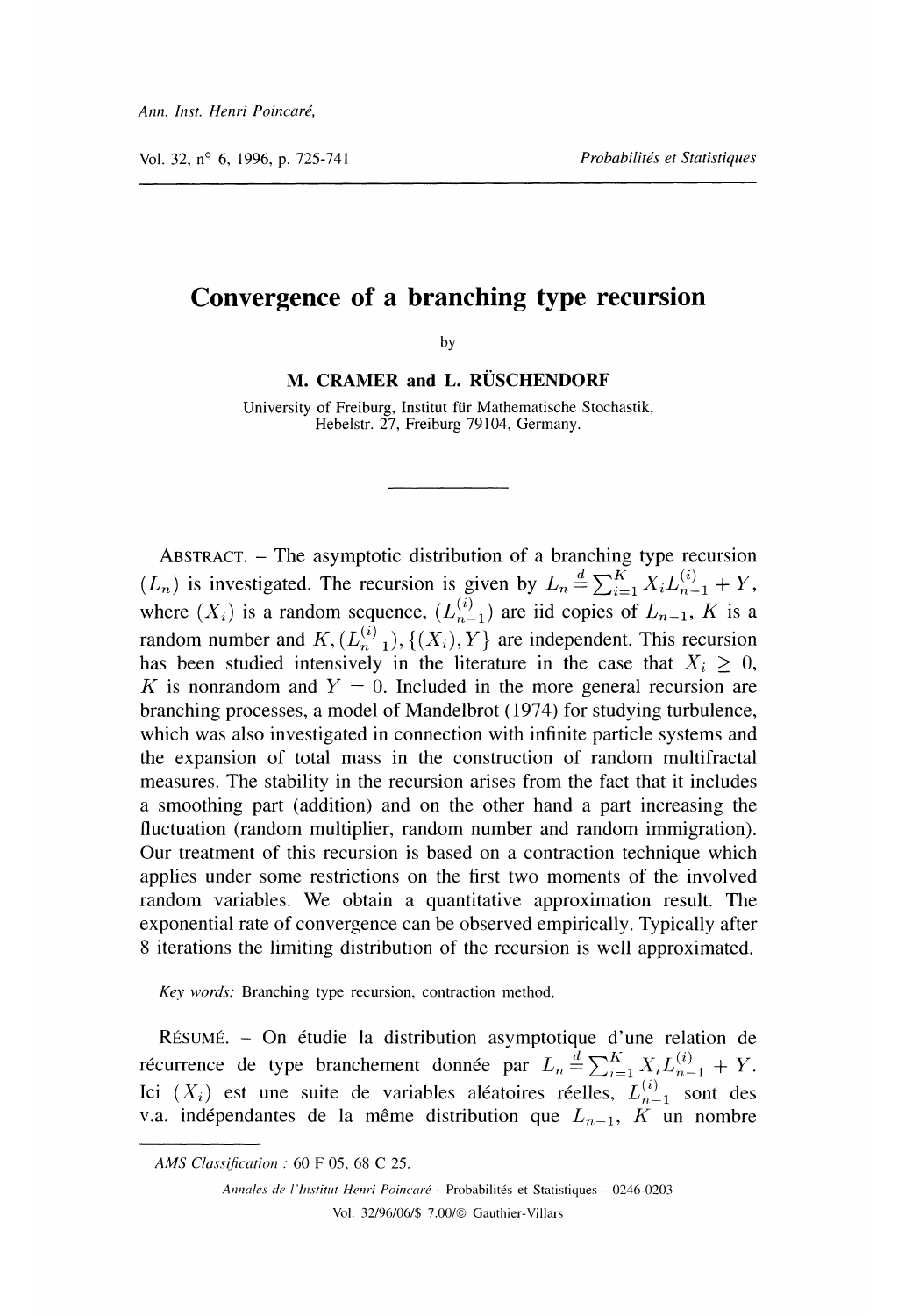aléatoire et  $K$ ,  $(L_{n-1}^{\infty})$ ,  $\{(X_i), Y\}$  sont indépendantes. Dans la littérature on a étudié cette récurrence dans le cas où  $X_i \geq 0$ , K non-aléatoire et  $Y = 0$ . Entre autres la relation de récurrence plus générale décrit des processus de branchement, un model de Mandelbrot (1974) pour l'étude de turbulence, et l'expansion de masse totale dans la construction des mesures aléatoires multifractales. La stabilité dans la récurrence vient du fait qu'elle contient une partie de lissage (addition) et conversement une partie augmentant la fluctuation (multiplicateur aléatoire, nombre aléatoire et immigration aléatoire). L' analyse dans cet article est fondée sur une technique de contraction applicable sous quelques restrictions aux deux premiers moments des v.a. données. Nous obtenons des résultats d' approximation quantitatifs. La rapidité de convergence exponentielle est observable empiriquement. Après environ 8 iterations la distribution limite de la relation de récurrence est bien approchée.

#### 1. INTRODUCTION

Consider the following recursive sequence  $(L_n)$  defined by

$$
L_0 \equiv 1, \quad L_n \stackrel{d}{=} \sum_{i=1}^{K} X_i L_{n-1}^{(i)} + Y \tag{1}
$$

where  $L_{n-1}^{(i)}$  are iid copies of  $L_{n-1}$ ,  $(X_i)$  is a real random sequence, K a random number in  $\mathbb{N}_0$  and Y a random immigration such that  $K, \{(X_i), Y\}, (L_{n-1}^{(i)})$  are independent.  $\stackrel{d}{=}$  denotes equality in distribution. (1) induces a transformation T on  $M<sup>1</sup>$ , the set of probability distributions on  $(\mathbb{R}^1, \mathcal{B}^1)$ , by letting  $T(\mu)$  be the distribution of  $\sum_{i=1}^n X_i Z_i + Y$ , where  $(Z_i)$  are iid  $\mu$ -distributed,  $(Z_i)$ ,  $\{(X_i), Y\}$ , K independent.

Some special cases of this transformation resp. recursion have been studied intensively in the literature. If  $X_i \equiv 1$  then (1) describes a Galton-Watson process with immigration  $Y$  and the number of descendants of an individuum described by  $K$ . (1) can be considered from this point of view as a branching process with random multiplicative weights. The special case where K is constant,  $Y = 0, (X_i)$  iid and non negative has been introduced by Mandelbrot (1974) to analyse a model of turbulence of Yaglom and Kolmogorov. This case has been studied by Kahane and Peyrière (1976)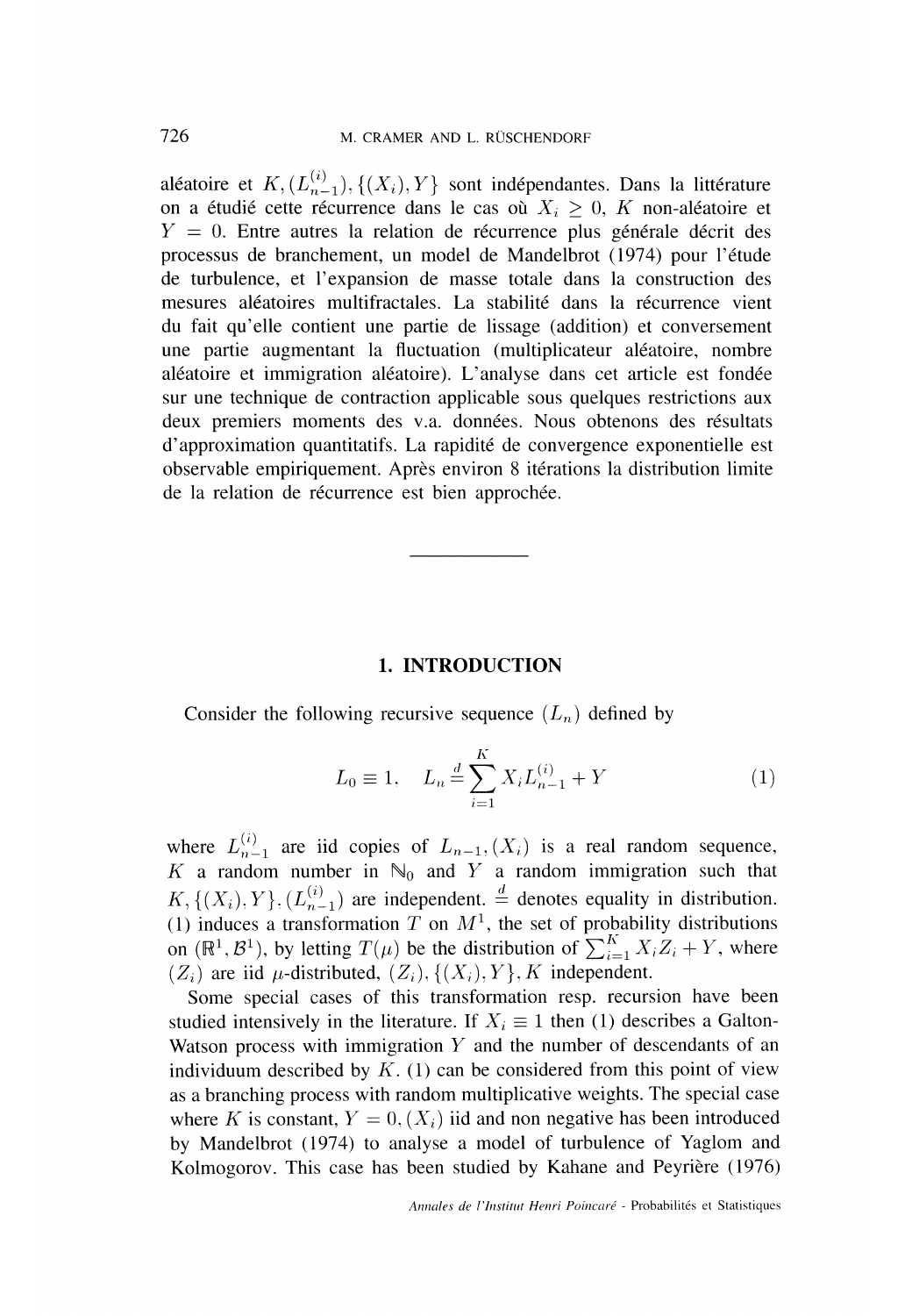and Guivarch ( 1990) who considered the question of nontrivial fixed points of T, existence of moments of the fixed points and convergence of  $(L_n)$ . For  $X_i \equiv K^{-1/\alpha}$  the solutions of the fixed point equation  $Z \stackrel{d}{=} \sum_{i=1}^K K^{-1/\alpha} Z_i$ are Paretian stable distributions (if  $Z_i \geq 0$ ). For this reason the solutions are called semi-stable in Guivarch ( 1990). In this paper we will be mainly interested in the case of multipliers  $X_i$  and solutions  $Z_i$  with moments of some order  $> 2$ . While the analysis of Kahane and Peyrière (1976) is based on an associated martingale, Guivarch ( 1990) uses a more elementary martingale property together with a conjugation relation and moment type estimates for the  $L_p$ -distance,  $0 < p < 1$ .

Motivated by some problems in infinite particle systems Holley and Liggett (1981) and Durrett and Liggett (1983) considered this kind of smoothing transformation with  $(X_i)$  not necessarily independent and  $X_i \geq 0$ , K constant,  $Y = 0$ . In the last mentioned paper a complete analysis of this case could be given. In particular a necessary and sufficient condition for the existence and the characterization of (all) fixed points and a general sufficient condition for convergence was derived as well as a generalization of the result of Kahane and Peyrière on the existence of moments. The method of the paper of Durrett and Liggett is based on an associated branching random walk.

The use of contraction properties of minimal  $L_p$ -metrics in this paper allows to obtain quantitative approximation results for the recursion (1). Under the moment assumptions used in this paper the recursion converges exponentially fast to the limiting distribution. This is demonstrated by simulations for several examples. Also it is possible to dismiss with the assumption of nonnegativity, to deal with a random number  $K$  and with immigration  $Y$ . This allows to include branching process applications as well as the consideration of the development of total mass in the construction of multifractal measures (of e.g. Arbeiter (1991)). This example was motivating the work on this paper. After finishing essentially the investigation on this paper we were informed by G. Letac about the history of the problem. We are grateful to him for his remarks and indications.

In section 2 we consider the case  $Y \equiv 0$ , discuss a robustness property of the problem, relations to previous work and give some numerical examples. In section 3 we consider an extension to the case with immigration under assumptions on the  $X_i$ , Y and  $L_0$  assuring the stationarity of the first two moments. The method in this paper is based on a contraction method w.r.t. suitable metrics as developed in a sequence of further examples in Rachev and Rüschendorf (1991).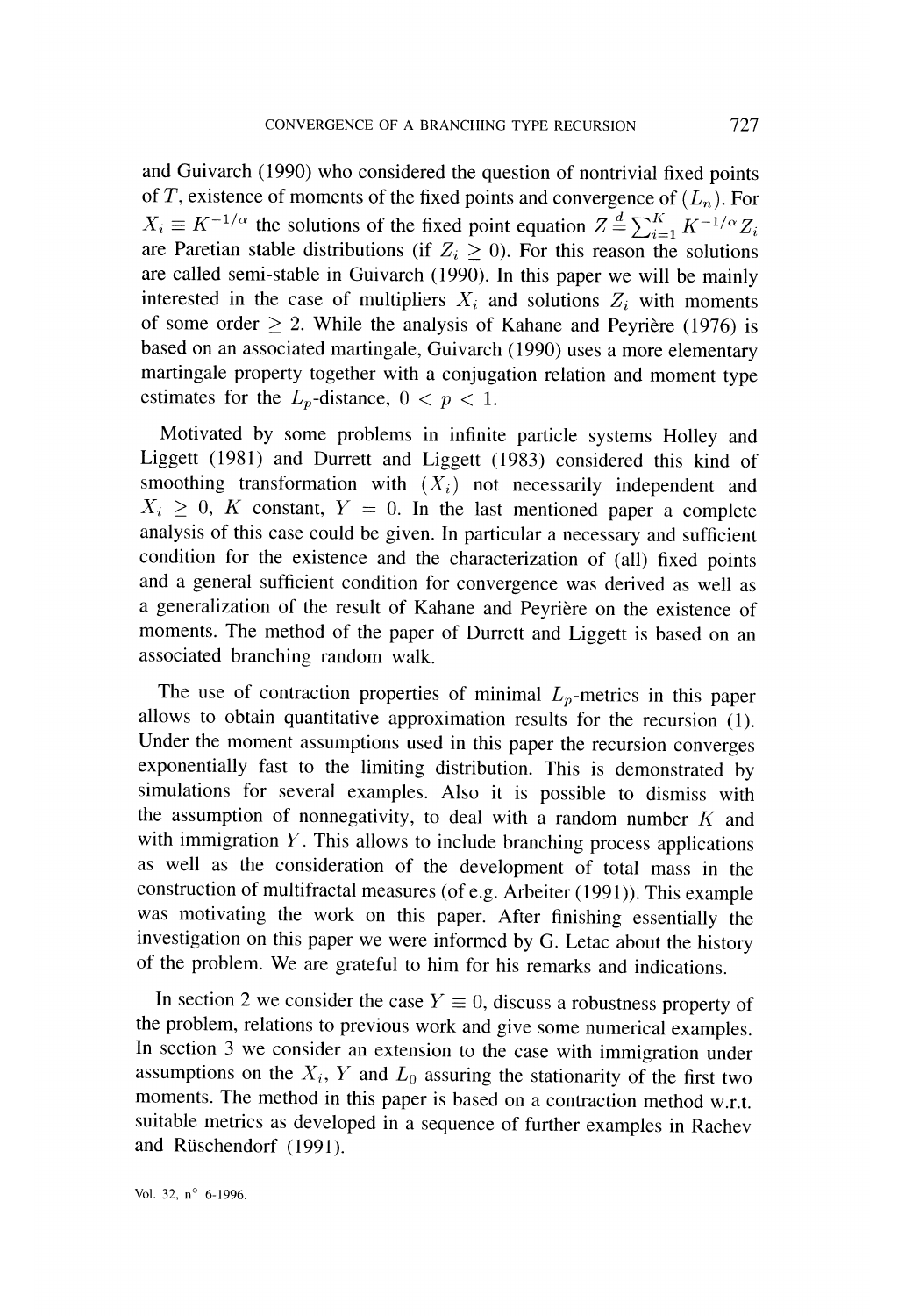### 2. BRANCHING TYPE RECURSION WITH MULTIPLICATIVE WEIGHTS

In this section we consider the recursion (1) with possibly dependent multipliers  $X_i$  and immigration  $Y \equiv 0$ , *i.e.* 

$$
L_0 \equiv 1, \quad L_n \stackrel{d}{=} \sum_{i=1}^{K} X_i L_{n-1}^{(i)}, \tag{2}
$$

where  $(L_{n-1}^{(i)})$  are iid copies of  $L_{n-1}$ ,  $(X_i)$  is a square integrable real random sequence, K a random number in  $\mathbb{N}_0$  and  $K$ ,  $(X_i)$ ,  $(L_{n-1}^{(i)})$  are independent.

To determine the correct normalization of  $(L_n)$  we at first consider the first moments of  $(L_n)$ . Denote  $l_n := EL_n$ ,  $c := E\left(\sum_{i=1}^K X_i\right)$ ,  $v_n := Var(L_n)$ ,  $a := E\left(\sum_{i=1}^K X_i^2\right)$  and  $b := Var\left(\sum_{i=1}^K X_i\right)$ .

PROPOSITION 2.1.  $-l_0 = 1$ ,  $l_n = c^n$ .<br>
If  $a \neq c^2 \neq 0$ , then  $v_0 = 0$ ,

$$
v_n = bc^{2n} \frac{1 - \left(\frac{a}{c^2}\right)^n}{c^2 - a}, \qquad n \ge 1.
$$
 (3)

If  $a = c^2$ , then  $v_n = nba^{n-1}$ .

*Proof.* – Using the independence assumption in  $(2)$  and conditional expectations we obtain

$$
l_n = E\left(E\left(\sum_{i=1}^K X_i L_{n-1}^{(i)} \middle| K\right)\right)
$$
  
=  $E\left(\sum_{i=1}^K EX_i L_{n-1}^{(i)}\right) = E\left(\sum_{i=1}^K EX_i\right) l_{n-1}$   
=  $c l_{n-1}$ ; *i.e.*  $l_n = c^n$ .

Similarly,

$$
v_n = EL_n^2 - (EL_n)^2
$$
  
=  $E\left[E\left(\left(\sum_{i=1}^K X_i L_{n-1}^{(i)}\right)^2 \middle| K\right)\right] - c^2 l_{n-1}^2$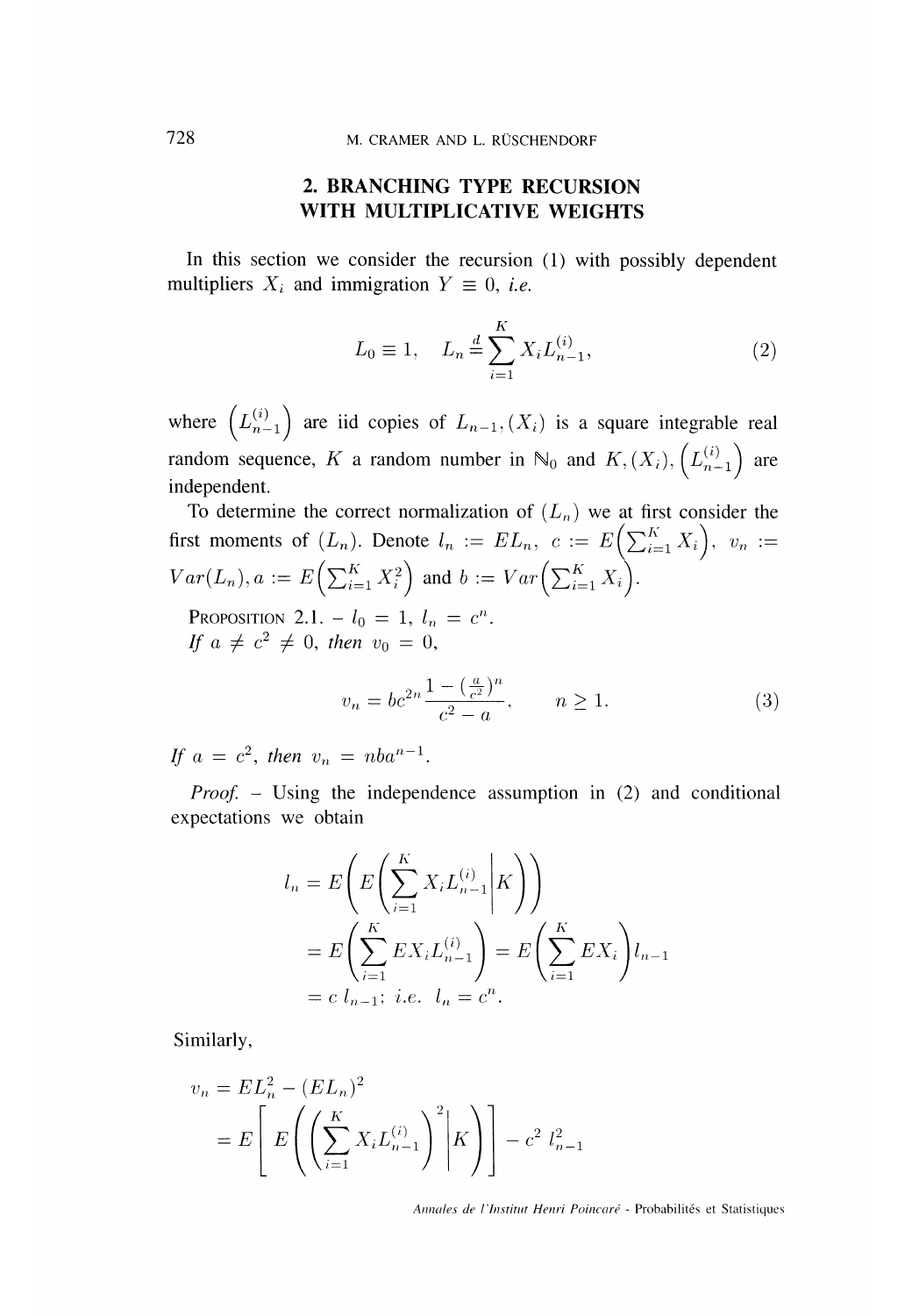$$
= E\left[\sum_{i=1}^{K} E\left(X_{i}L_{n-1}^{(i)}\right)^{2} + \sum_{i \neq j} E\left(X_{i}X_{j}L_{n-1}^{(i)}L_{n-1}^{(j)}\right)\right] - c^{2} l_{n-1}^{2}
$$
  
\n
$$
= E\left[EL_{n-1}^{2} \sum_{i=1}^{K} EX_{i}^{2} + l_{n-1}^{2} \sum_{i \neq j} E(X_{i}X_{j})\right] - c^{2} l_{n-1}^{2}
$$
  
\n
$$
= E\left[\sum_{i=1}^{K} EX_{i}^{2} \left(Var L_{n-1} + l_{n-1}^{2}\right) + l_{n-1}^{2} \sum_{i \neq j} E(X_{i}X_{j})\right] - c^{2} l_{n-1}^{2}
$$
  
\n
$$
= E\left(\sum_{i=1}^{K} X_{i}^{2}\right) v_{n-1} + Var\left(\sum_{i=1}^{K} X_{i}\right) l_{n-1}^{2}
$$
  
\n
$$
= a v_{n-1} + b c^{2(n-1)}
$$
  
\n
$$
= b \sum_{k=0}^{n-1} a^{k} c^{2(n-1-k)}
$$
  
\n
$$
= \begin{cases} bc^{2n-2} \frac{1-(\frac{a}{c^{2}})^{n}}{1-\frac{a}{c^{2}}} = bc^{2n} \frac{1-(\frac{a}{c^{2}})^{n}}{1-\frac{a}{c^{2}}}, & \text{if } a \neq c^{2} \neq 0 \\nb a^{n-1}, & \text{if } a = c^{2}. \end{cases}
$$

In the case  $b = 0$ ,  $v_n = 0$  for all n. Therefore we consider only the case  $b > 0$ .

From (3) we obtain that for  $a < c^2$ ,  $\sqrt{v_n}$  is of the same order as  $l_n$ . This makes it possible to use the simple normalization by  $l_n$ . Define for  $c \neq 0$ 

$$
\widetilde{L}_n := L_n/c^n \tag{4}
$$

then  $E\widetilde{L}_n = 1$  and  $Var(\widetilde{L}_n) \longrightarrow \frac{b}{c^2-a}$ .

 $\widetilde{L}_n$  satisfies the modified recursion

$$
\widetilde{L}_n \stackrel{d}{=} \frac{1}{c} \sum_{i=1}^K X_i \widetilde{L}_{n-1}^{(i)},\tag{5}
$$

where  $\widetilde{L}_{n-1}^{(i)} := \frac{L_{n-1}^{(i)}}{c^{n-1}}$ .

Define  $D_2$  to be the set of distributions on  $(\mathbb{R}^1, \mathcal{B}^1)$  with finite second moments and first moment equal to one and define  $T : D_2 \longrightarrow D_2$  by

$$
T(G) = \mathcal{L}\left(\frac{1}{c}\sum_{i=1}^{K} X_i Z_i\right),\tag{6}
$$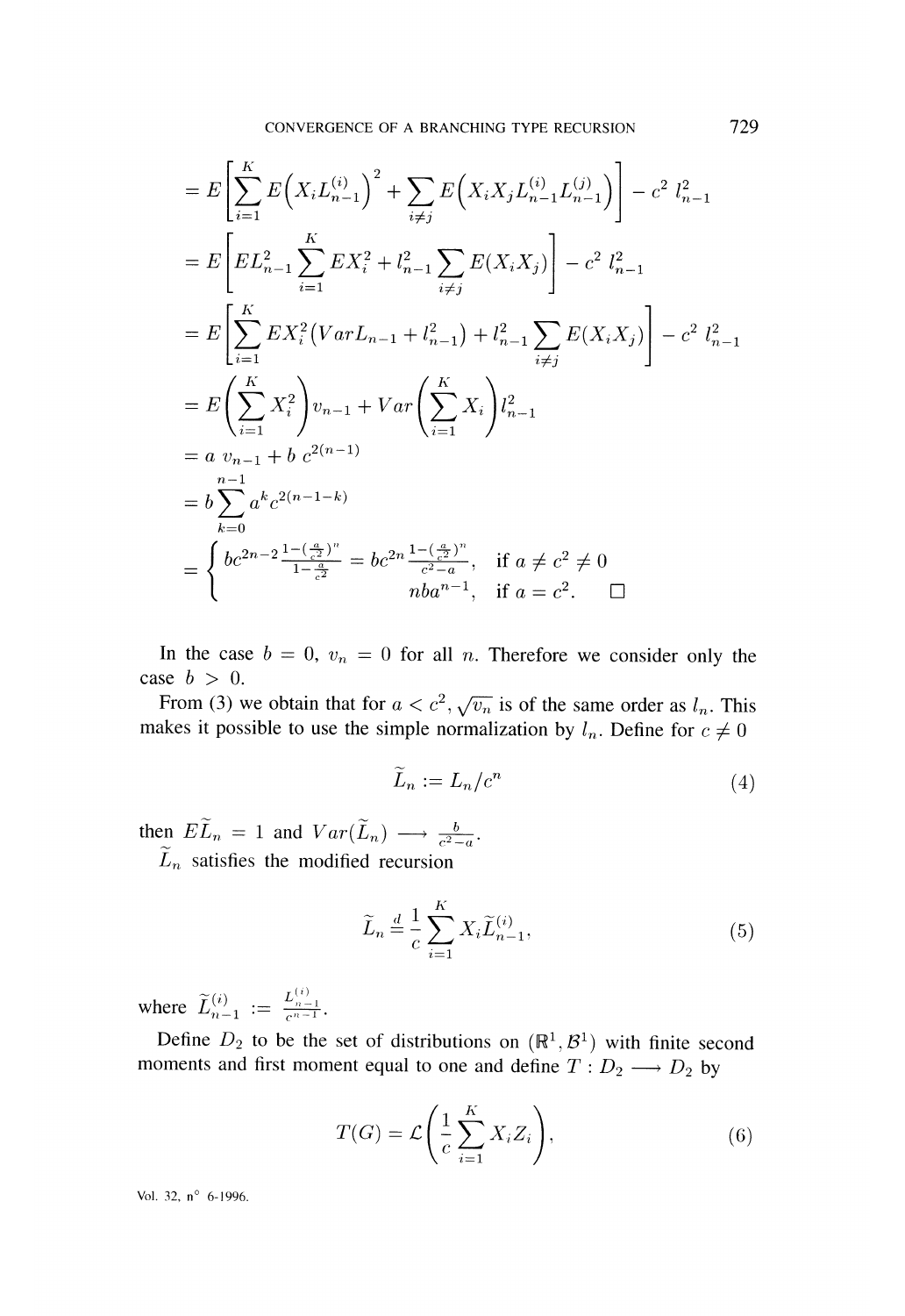where  $(Z_i)$  are i.i.d. random variables with distribution  $G, (X_i), (Z_i), K$ independent. Let  $l_2$  denote the minimal  $L_2$ -metric on  $D_2$  defined by

$$
l_2(\mu, \nu) = \inf \left\{ \left( E(V - W)^2 \right)^{1/2}; V \stackrel{d}{=} \mu, W \stackrel{d}{=} \nu \right\}
$$

$$
= \left( \int_0^1 \left( F^{-1}(u) - G^{-1}(u) \right)^2 du \right)^{1/2}, \tag{7}
$$

where F, G are the distribution functions of  $\mu$ ,  $\nu$  respectively. If  $a < c^2$ , then  $T$  is a contraction w.r.t.  $l_2$ .

PROPOSITION 2.2. - Assume that  $a < c^2$ , then for  $F, G \in D_2$ 

$$
l_2(T(F), T(G)) \le \sqrt{\frac{a}{c^2}} l_2(F, G)
$$
 (8)

*Proof.*  $-$  Let  $U^{(i)} = F, V^{(i)} = G, i \in \mathbb{N}$ , be choosen on  $(\Omega, \mathcal{A}, P)$  such that  $||U^{(1)} - V^{(2)}||_2 = l_2(F, G)$ .  $\forall i$  and  $K, (X_i), (U^{(1)}, V^{(1)}), (U^{(2)}, V^{(2)}), \ldots$ independent. Then

$$
l_2^2(T(F), T(G)) \leq \left\| \frac{1}{c} \sum_{i=1}^K X_i U^{(i)} - \frac{1}{c} \sum_{i=1}^K X_i V^{(i)} \right\|_2^2
$$
  
\n
$$
= \frac{1}{c^2} E \left( E \left[ \left( \sum_{i=1}^K X_i U^{(i)} - \sum_{i=1}^K X_i V^{(i)} \right)^2 \middle| K \right] \right)
$$
  
\n
$$
= \frac{1}{c^2} E \left[ \sum_{i=1}^K E \left( X_i^2 \left( U^{(i)} - V^{(i)} \right)^2 \middle| K \right) + \sum_{i \neq j} E \left[ X_i \left( U^{(i)} - V^{(i)} \right) X_j \left( U^{(j)} - V^{(j)} \right) \middle| K \right] \right]
$$
  
\n
$$
= \frac{1}{c^2} E \left( \sum_{i=1}^K E X_i^2 E \left( U^{(i)} - V^{(i)} \right)^2 \right)
$$
  
\n
$$
= \frac{a}{c^2} l_2^2(F, G) \quad \Box
$$

As consequence of Proposition 2.2  $T$  has exactly one fixed point in  $D_2$ with variance equal to  $b/(c^2 - a)$ . The fixed point equation is given in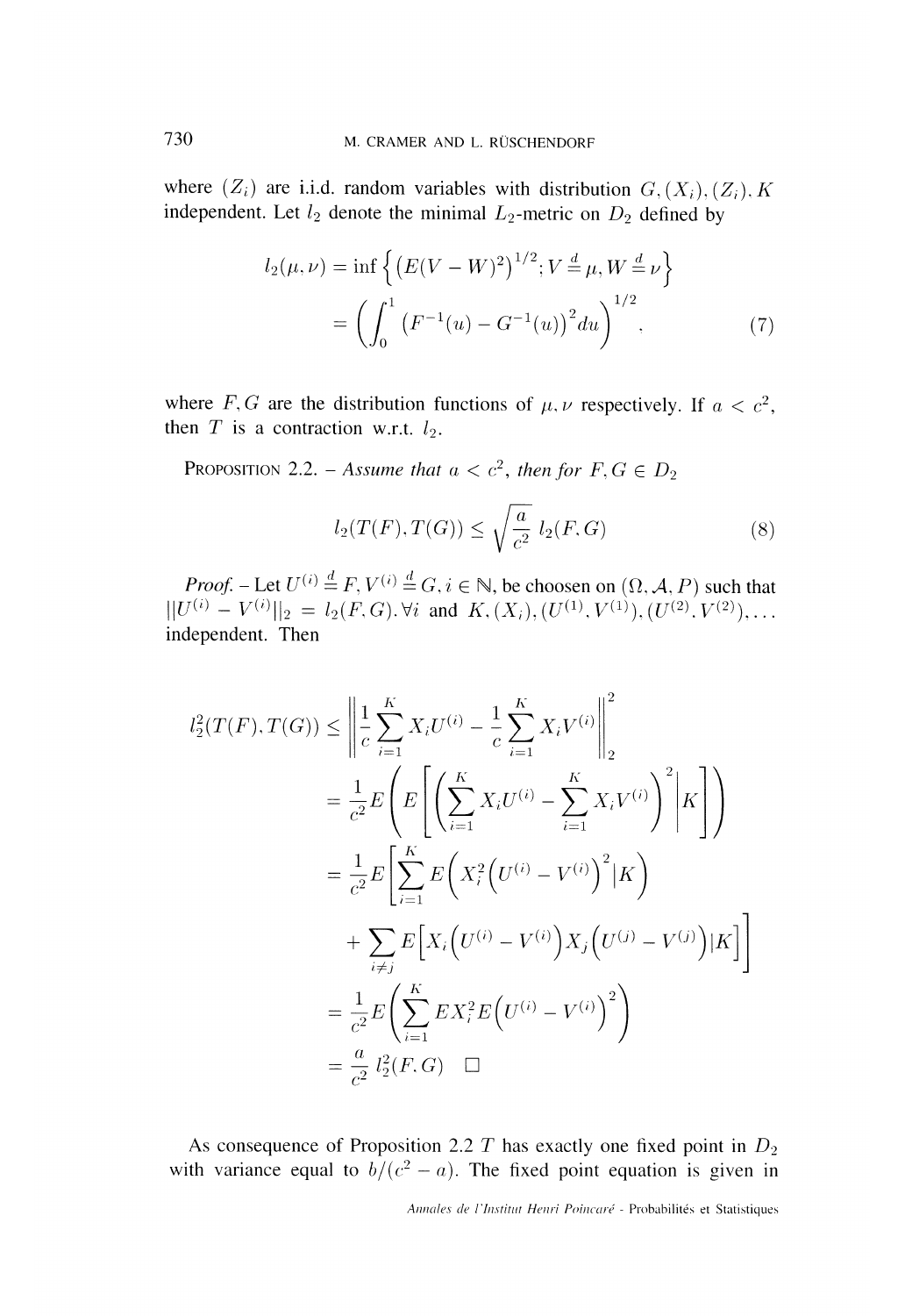terms of random variables  $Z, Z_i \in D_2, Z_i \stackrel{d}{=} Z_i(Z_i)$  independent, by

$$
Z \stackrel{d}{=} \frac{1}{c} \sum_{i=1}^{K} X_i Z_i \tag{9}
$$

and we obtain as corollary:

THEOREM 2.3. – If  $a = E\left(\sum_{i=1}^{K} X_i^2\right) < c^2$ , then  $l_2(\widetilde{L}_n, Z) \leq \left(\frac{a}{c^2}\right)^{n/2} \frac{\sqrt{b}}{\sqrt{c^2-a}}$  $(10)$ 

In particular  $\widetilde{L}_n$  converges in distribution to Z.

PROPOSITION 2.4. – If K is constant and  $E\left(\sum_{i=1}^K |X_j|^k\right) < c^k \quad \forall \; 2$  $k \leq h$  then  $E|Z|^h < \infty$ .

*Proof.* –  $\widetilde{L}_n$  can be equivalently represented by  $Y_n$  of the following form

$$
Y_0 = 1, \quad Y_n = \frac{1}{c^n} \sum_{(j_1, \ldots, j_n) \in \{1, \ldots K\}^n} \prod_{k=1}^n X_{j_1, \ldots, j_k},
$$

where  $(X_{j_1,...,j_{k-1},1},..., X_{j_1,...,j_{k-1},K}) \equiv (X_1,...,X_K)$  (cf. Guivarch, 1990).  $(Y_n)$  is a martingale and therefore  $|Y_n|^k$  is a submartingale. Representing the  $Y_n$  in the recursive way  $Y_n = \frac{1}{c} \sum_{j=1}^{n} X_j Y_{n-1}^{(j)}$ , where  $Y_{n-1}^{(j)}$  are independent copies of  $Y_{n-1}$ , one obtains

$$
c^{k} E|Y_{n}|^{k} \leq \left(E \sum_{j=1}^{K} |X_{j}|^{k}\right) E|Y_{n-1}|^{k} + \sum_{\substack{k_{1} + ... + k_{K} = k \\ k_{i} \leq k-1}} \binom{k}{k_{1}, ..., k_{K}} E \prod_{j=1}^{K} |X_{j}|^{k_{j}} \prod_{j=1}^{K} E|Y_{n-1}|^{k_{j}}
$$

One can deduce from Theorem 2.3 that  $E[Y_n]^k$  is uniformly bounded for  $k \leq 2$ . By induction over  $k \leq h$  one sees that the lower order terms in the above equation are uniformly bounded, say by C. Since  $E|Y_n|^k \geq E|Y_{n-1}|^k$ one obtains

$$
E|Y_n|^k \left[ c^k - E\left(\sum_{i=1}^K |X_j|^k\right) \right] \leq C.
$$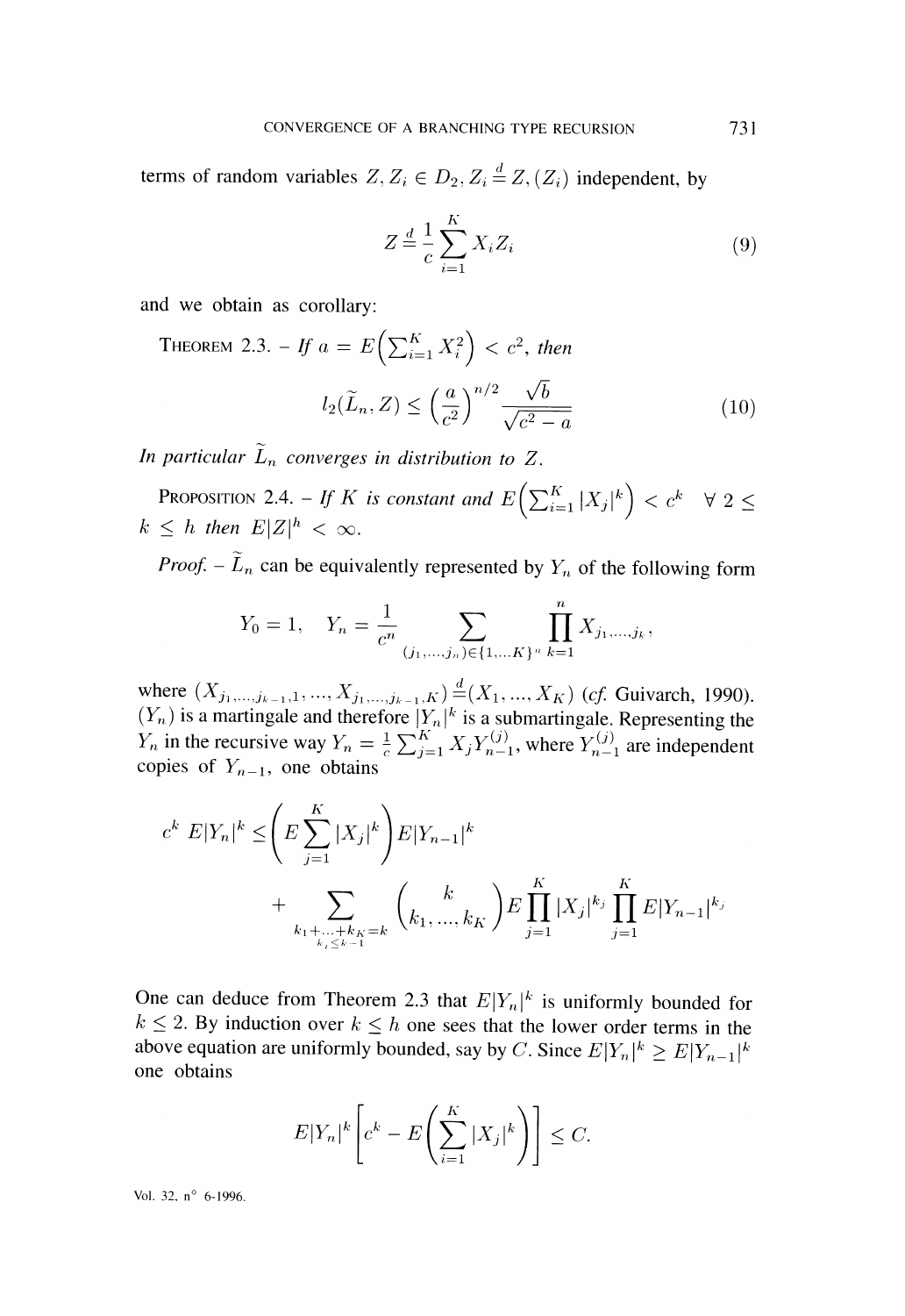Therefore, the assumptions of this proposition ensure that  $E[Y_n]^k$  is uniformly bounded for all  $k \leq h$ . The submartingale convergence theorem now yields the existence of an integrable almost sure limit of  $|Y_n|^h$ . Since  $\widetilde{L}_n \stackrel{d}{=} Y_n$  the weak limit Z of  $\widetilde{L}_n$  is absolutely h-integrable.  $\square$ 

For solutions of the stationary equation (9) it is possible to obtain a stability result in terms of  $l_p$  metrics defined as in (7) with 2 replaced by p. Suppose we want to approximate the solution  $S$  of the equation

$$
S \stackrel{d}{=} \sum_{i=1}^{K} X_i S_i \tag{11}
$$

by the solution of the "approximate" equation

$$
S^* \stackrel{d}{=} \sum_{i=1}^K X_i^* S_i^*,
$$

where we assume w.l.g.  $c = 1$  and consider the case of independent sequences  $(X_i)$ ,  $(X_i^*)$ , such that  $(X_i)$ ,  $(S_i)$  and  $(X_i^*)$ ,  $(S_i^*)$  are independent and K is constant.

PROPOSITION 2.5. - If K is constant,  $\sum_{i=1}^{K} l_p (X_i, X_i^*)$  <  $\varepsilon$  and  $\sum_{i=1}^{K} ||X_i||_p < 1,$  then

$$
l_p(S, S^*) \le \frac{\varepsilon ||S^*||_p}{1 - \sum_{i=1}^K ||X_i||_p}
$$
(12)

*Proof.* – From the definition of  $S, S^*$ 

$$
l_p(S, S^*) = l_p\left(\sum_{i=1}^K X_i S_i, \sum_{i=1}^K X_i^* S_i^*\right)
$$
  
\n
$$
\leq \sum_{i=1}^K l_p(X_i S_i, X_i^* S_i^*)
$$
  
\n
$$
\leq \sum_{i=1}^K (l_p(X_i S_i, X_i S_i^*) + l_p(X_i S_i^*, X_i^* S_i^*)
$$
  
\n
$$
\leq \left(\sum_{i=1}^K ||X_i||_p\right) l_p(S, S^*) + ||S^*||_p \cdot \varepsilon
$$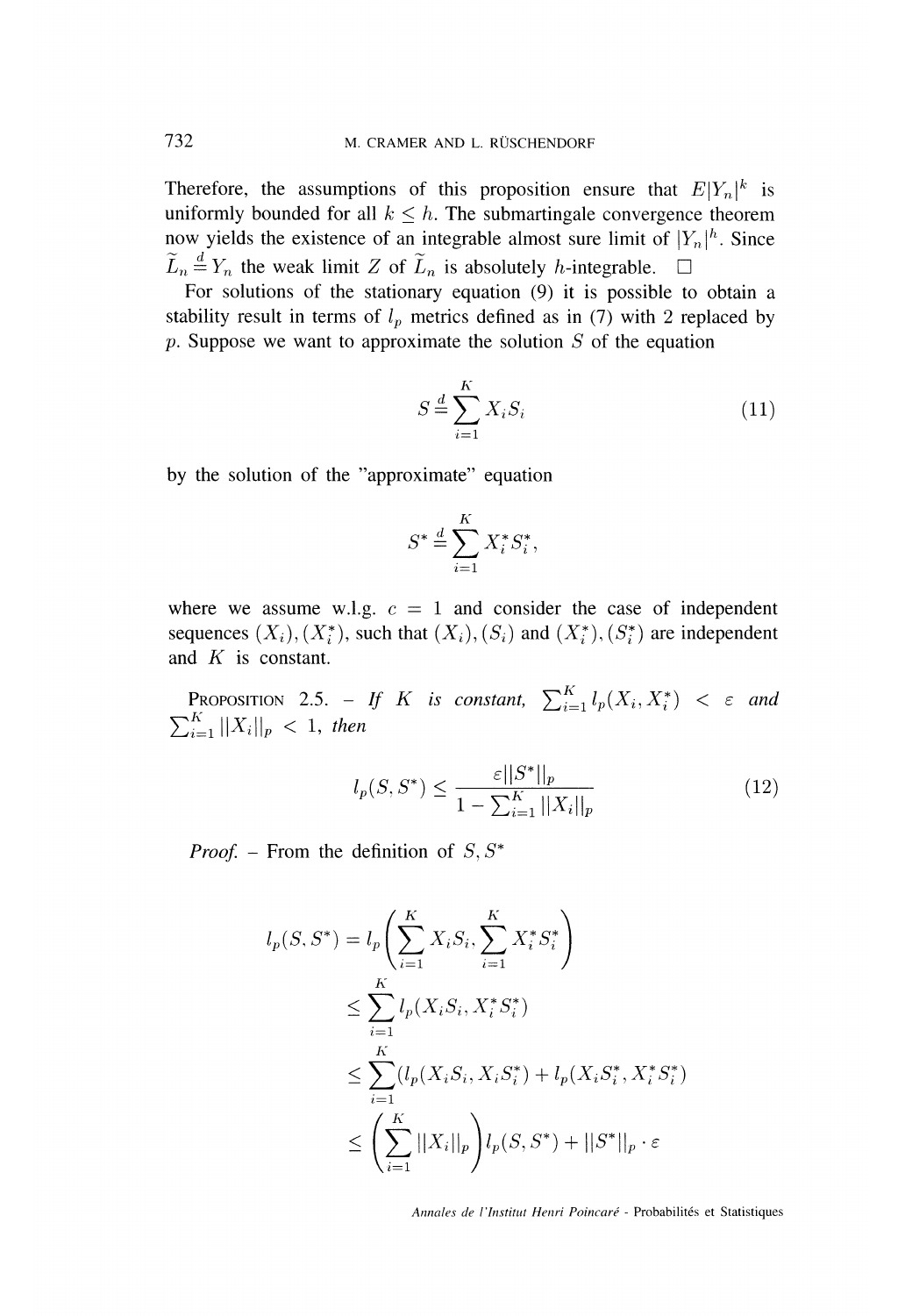This implies that

$$
l_p(S, S^*) \le \frac{\varepsilon ||S^*||_p}{1 - \sum_{i=1}^K ||X_i||_p} \quad \Box
$$

A similar idea for establishing robustness of equations can be found in Rachev (1991), Chapter 19.3.

For random  $K$  we replace Proposition 2.5 by

PROPOSITION 2.6. – If  $E\left(\sum_{i=1}^{K} (X_i - X_i^*)^2\right) \le \varepsilon^2, EX_i = EX_i^*$  and  $a = E\left(\sum_{i=1}^{K} X_i^2\right) < 1$ , then

$$
l_2(S, S^*) \le \frac{\varepsilon}{1 - \sqrt{a}} ||S^*||_2 \tag{13}
$$

*Proof.*  $-$  By the triangle inequality and the independence assumption and the assumption  $EX_i = EX_i^*$ 

$$
l_2(S, S^*) = l_2\left(\sum_{i=1}^K X_i S_i, \sum_{i=1}^K X_i^* S_i^*\right)
$$
  
\n
$$
\leq l_2\left(\sum_{i=1}^K X_i^* S_i^*, \sum_{i=1}^K X_i S_i^*\right) + l_2\left(\sum_{i=1}^K X_i S_i^*, \sum_{i=1}^K X_i S_i\right)
$$
  
\n
$$
\leq \left(E\left(\sum_{i=1}^K X_i^2\right)\right)^{1/2} l_2(S, S^*) + ||S^*||_2 \left(E\sum_{i=1}^K (X_i - X_i^*)^2\right)^{1/2}
$$
  
\n
$$
= \sqrt{a} l_2(S, S^*) + \varepsilon ||S^*||_2
$$

Therefore,  $l_2(S, S^*) \leq \frac{\varepsilon ||S^*||_2}{1-\sqrt{a}}$ .

*Remark.*  $- (a)$  In the case of constant K and nonnegative  $X_i$  Durrett and Liggett (1981) proved that the stationary solution  $Z$  of (9) has moments of order  $\beta$  if and only if

$$
v(\beta) = \log \left( \frac{1}{c^{\beta}} \sum_{i=1}^{K} E X_i^{\beta} \right) < 0 \tag{14}
$$

For  $\beta = 2$ , (14) is equivalent to the condition  $a < c<sup>2</sup>$  used in Theorem 1. In this sense this condition is sharp when using  $l_2$ -distances. Guivarch (1990) has shown how to dismiss with the second moment assumption.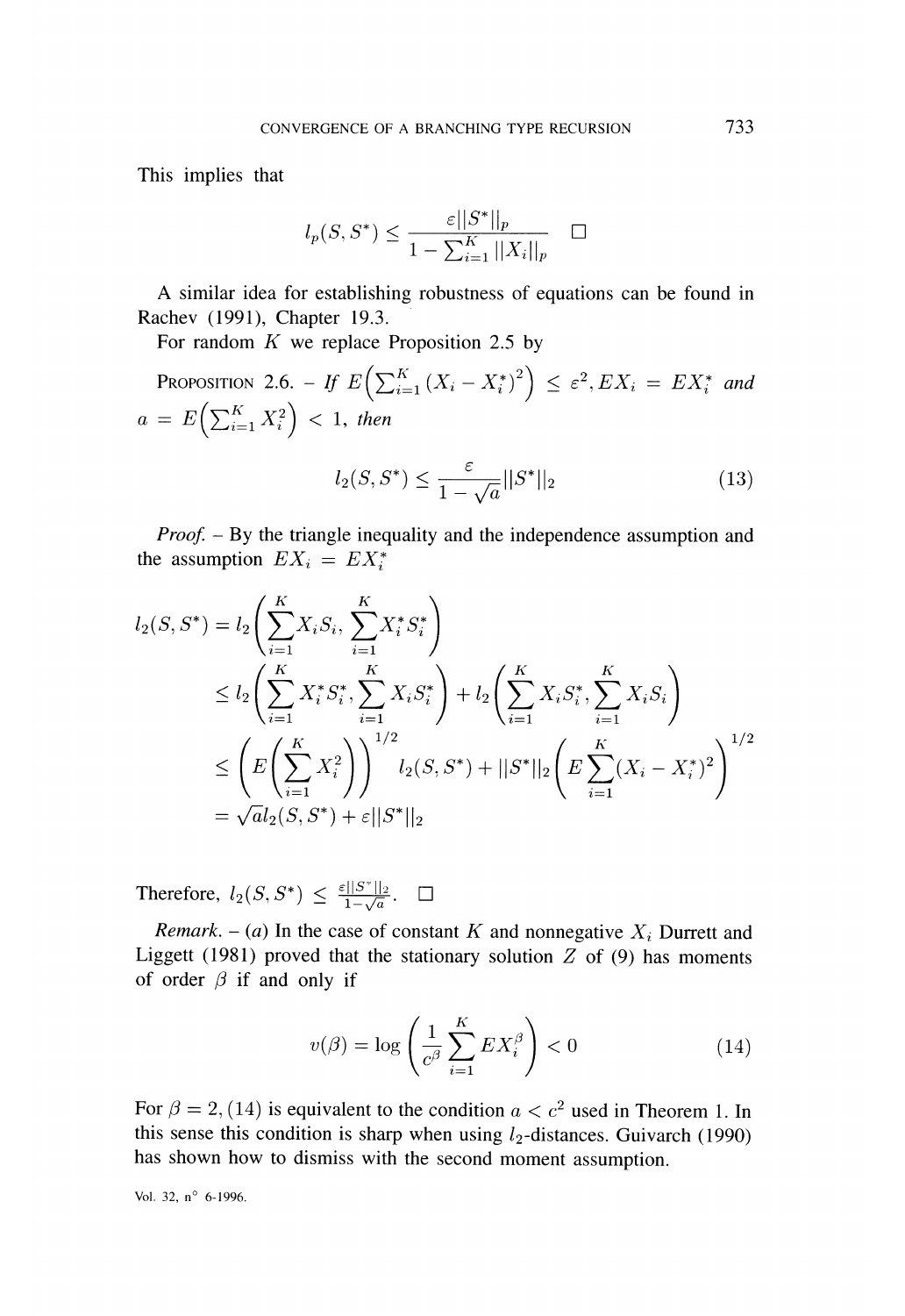(b) For the normalized recursion (5) with  $(X_i)$  i.i.d., K constant (where we assume w.l.g.  $c = 1$ ), we can use the explicit form (cf. the proof of Proposition 2.4)

$$
\widetilde{L}_0 = 1, \quad \widetilde{L}_n = \sum_{(j_1, \dots, j_n) \in \{1, \dots, K\}^n} \prod_{k=1}^n X_{j_1, \dots, j_k}, \tag{15}
$$

where  $(X_{j_1,\dots,j_k})$  are independent and distributed as  $X_1$ , *i.e.*  $\widetilde{L}_n$  is the sum over product weights in the complete  $K$ -ary tree. For nonnegative multipliers  $X_i$  one can consider further functionals as e.g.

$$
M_n = \max_{P_n} \prod_{k=1}^n X_{j_1, \dots, j_k},
$$
\n(16)

the max product over all paths of length  $n$ . Taking logarithms

$$
-\ln M_n = -\max_{P_n} \sum_{k=1}^n \ln(X_{j_1,\dots,j_k})
$$

$$
= \min_{P_n} \sum_{k=1}^n (-\ln(X_{j_1,\dots,j_k}))
$$

and application of Kingman's subadditive ergodic theorem yields for some constant  $\beta$ 

$$
\frac{1}{n}\log M_n \longrightarrow \beta \quad a.s.\tag{17}
$$

This shows that in some sense the max product weight is not larger in the order than the average product weight. For some cases  $\beta$  is known, e.g. for  $X_i \stackrel{d}{=} U[0,1], \beta \approx -0.23196$  (cf. Mahmoud (1992), p. 165).

(c) For some cases explicit solutions of  $(9)$  are known.

1) If K is constant,  $\frac{1}{c}X_i \stackrel{d}{=} \beta(\frac{a}{K}, a - \frac{a}{K})$  is Beta-distributed, then  $Z \stackrel{d}{=} \Gamma(a, \beta)$  is Gamma-distributed (*cf.* Guivarch, 1990).  $Z = \Gamma(a, \beta)$  is Gamma-distributed (*cf.* Guivarch, 1990).

2) If  $Z_1 \stackrel{\text{d}}{=} \frac{1}{K} \sum_{i=1}^K X_i Z_i$ , then with  $(Y_i)$  i.i.d.,  $X \stackrel{\text{d}}{=} X_1, Y_1 \stackrel{\text{d}}{=} X_1 Z_1$  holds Conversely, if  $Y_1 = \frac{1}{K} \sum_{i=1}^{K} Y_i X_1$ , then with  $(X_i)$  i.i.d., the  $(Z_i)$  solve  $Z_1 = \frac{1}{K} \sum_{i=1}^{K} X_i Z_i$  (cf Durrett and Liggett (1981)).

3) If  $(Z_i)$  solve  $Z_1 \stackrel{d}{=} \sum_{i=1}^K X_i Z_i, X_i \geq 0$ , then  $Y_i = Z_i^{1/\vartheta} W_i, 0 < \vartheta \leq$ 2,  $W_i$  stable rv's of index  $\overrightarrow{\theta}$ , solve

$$
\sum_{i=1}^{K} X_i^{1/\vartheta} Y_i \stackrel{d}{=} Y_1.
$$
 (18)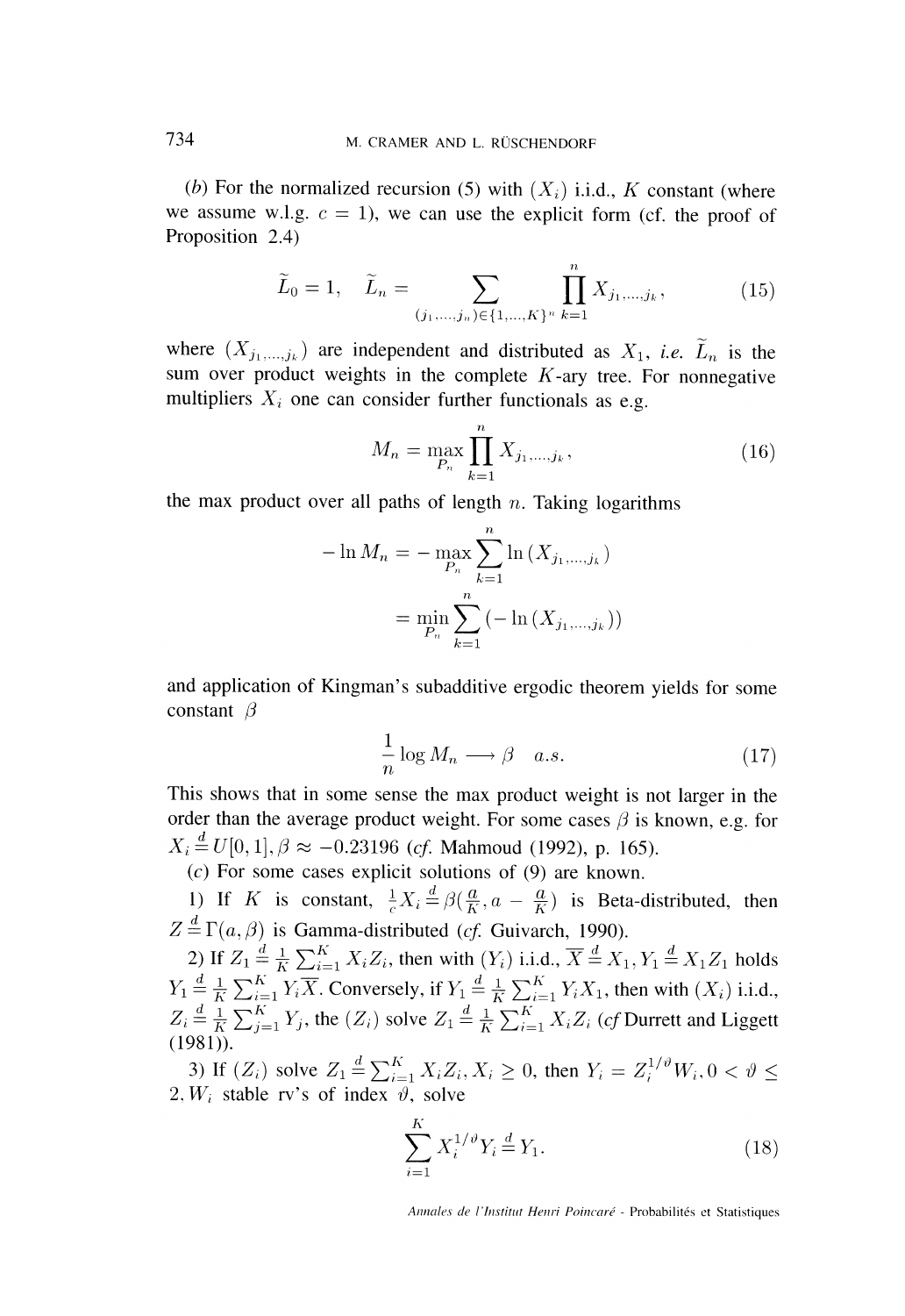To prove (18),  $\sum_{i=1}^{K} X_i^{1/\vartheta} Z_i^{1/\vartheta} W_i \stackrel{d}{=} \left( \sum_{i=1}^{K} X_i Z_i \right)^{1/\vartheta} W_1 \stackrel{d}{=} Z_1^{1/\vartheta} W_1 =$  $Y_1$ . This interesting transformation property is used in Guivarch (1990) to reduce the case of moments of  $X_i$  of low order to the case with moments of higher order.

4) If  $\sum_{i=1}^{K} X_i^2 \equiv c^2 \neq 0$ , then  $Z \stackrel{d}{=} Z_i \stackrel{d}{=} \mathcal{N}(0, \sigma^2)$  normally distributed solve (9).

5) If Z solves (9) and  $\overline{Z}$  is an independent copy of Z, then  $Z^* := Z - \overline{Z}$ solves

$$
Z^* \stackrel{d}{=} \frac{1}{c} \sum_{i=1}^K X_i^* Z_i^*,
$$

where  $X_i^* = \tau_i X_i$  and the  $\tau_i$  are arbitrary random signs. In particular the case  $K = 2$ ,  $X_i^* \stackrel{d}{=} U[-1, 1]$  independent is solved by  $Z^* := Z - \overline{Z}$  where  $Z \stackrel{d}{=} \Gamma(2, \frac{1}{2}, 0)$ .

(d) The following simulations (Figures 1 and 2) of  $\tilde{L}_n, K = 2$ ,  $X_1, X_2$  independent,  $X_1 \stackrel{d}{=} X_2 \stackrel{d}{=} U[0,1]$ , respectively  $X_i \stackrel{d}{=} \beta(2,2)$  show good coincidence with the theoretical Gamma-distribution.



FIG. 1. – Empirical df,  $X_1 \stackrel{d}{=} U[0,1]$ ,  $n = 10$ , theoretical Gamma  $\Gamma(2, \frac{1}{2}, 0)$ 

(e) In the case  $K = 2$ ,  $X_1$ ,  $X_2$  independent,  $X_1 \stackrel{d}{=} X_2 \stackrel{d}{=} U\left[-\frac{1}{8}, \frac{9}{8}\right]$  no explicit solution of (9) is known. Nevertheless the following simulations (Figure 3) show that  $L_n$  converges very fast to the fixed point of (9). The empirical distribution functions of  $\widetilde{L}_{10}$  and  $\widetilde{L}_{12}$  can hardly be distinguished. Therefore they may be regarded as the limit distribution function. The empirical distribution function of  $L_6$  is already very close to it.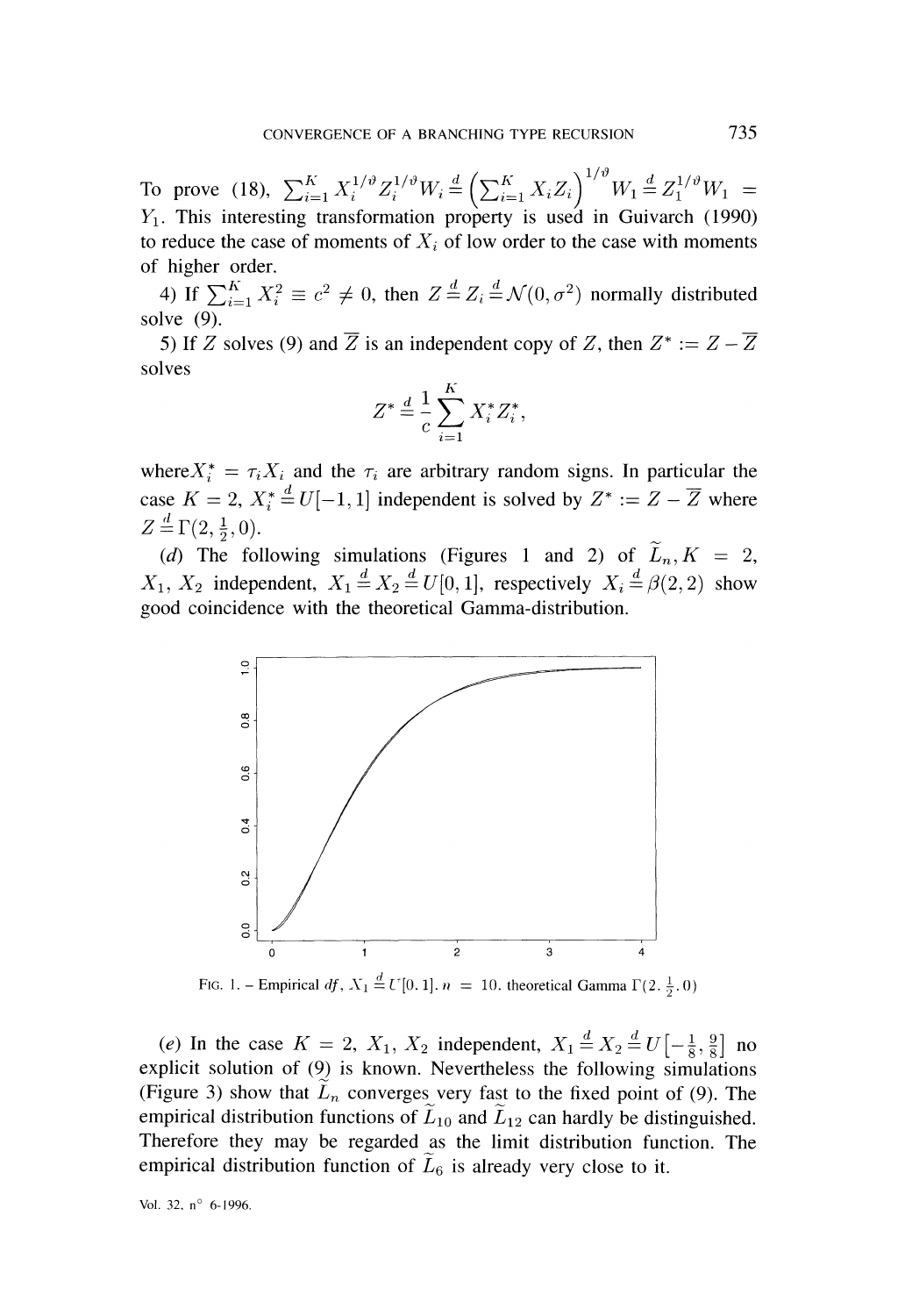

FIG. 2. – Empirical df,  $X_1 \stackrel{d}{\Rightarrow} \beta(2,2)$ .  $n = 8$ . theoretical Gamma  $\Gamma(4, \frac{1}{4}, 0)$ 



FIG. 3. – Empirical df of  $\tilde{L}_n$  for  $n = 6$ . 10 and 12,  $X_1 \stackrel{d}{=} U\left[-\frac{1}{8}, \frac{9}{8}\right]$ 

(/) Branching processes. - Equation (2) includes the Galton-Watson process as special case. A Galton Watson process is defined by the recursion

$$
Z_0 = 1, \quad Z_{n+1} = \sum_{k=1}^{Z_n} X_k^n,\tag{19}
$$

where  $X_k^n \stackrel{d}{=} X$  are i.i.d. with reproduction distribution in  $\mathbb{N}_0$ . Define  $K \stackrel{d}{=} X$ and  $X_i \equiv 1$ , then

$$
L_n \stackrel{d}{=} Z_n \tag{20}
$$

for all n.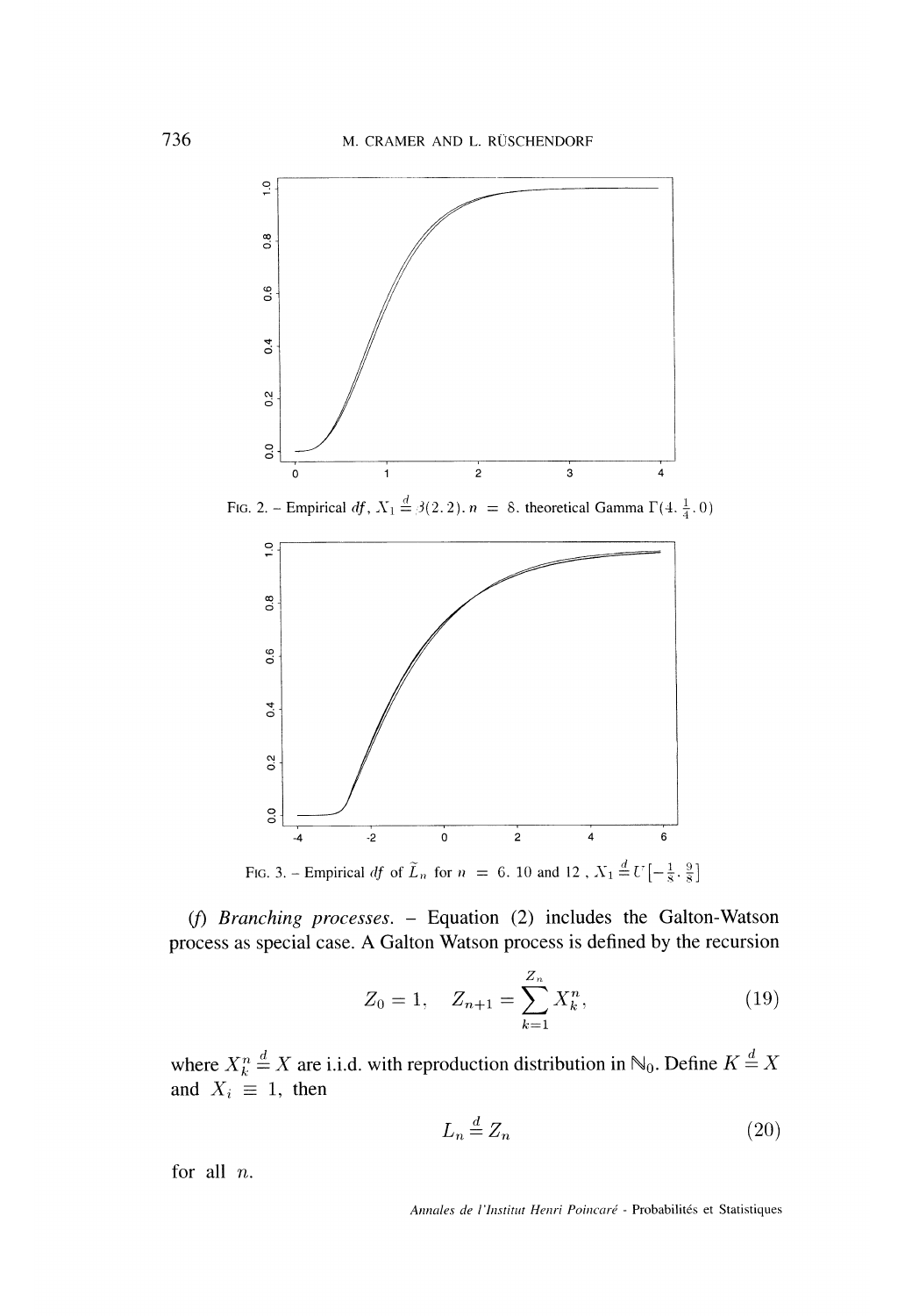The equality can be seen by induction in n. First  $Z_0 = L_0 = 1$ . If  $Z_k \stackrel{d}{=} L_k$  for  $k \leq n$ , then

$$
Z_{n+1} \stackrel{d}{=} \sum_{k=l}^{L_n} X_k^n \stackrel{d}{=} \sum_{i=1}^K \sum_{k=1+\sum_{j=1}^{i-1} L_{n-1}^{(j)}}^{L_{n-1}^{(j)}} X_k^n
$$
  

$$
\stackrel{d}{=} \sum_{i=1}^K \left( \sum_{k=1}^{L_{n-1}} X_k^n \right)^{(i)} \stackrel{d}{=} \sum_{i=1}^K \left( \sum_{k=1}^{Z_{n-1}^{(i)}} X_k^n \right)^{(i)} = \sum_{i=1}^K Z_n^{(i)}
$$
  

$$
\stackrel{d}{=} \sum_{i=1}^K L_n^{(i)} \stackrel{d}{=} L_{n+1}.
$$

The assumption  $a < c^2$  is equivalent to the condition  $EX > 1$ .  $\Box$ 

From equality (20) one can derive explicit stationary distributions and extinction probabilities in some cases. If e.g.  $X$  is geometrically distributed,  $P(X = k) = p(1 - p)^{k}, k \in \mathbb{N}_{0}$ , then and  $Var(X) = \frac{1-p}{p^2}$ . The normalized Galton-Watson process  $\frac{Z_n}{\sqrt{Var(Z_n)}}$ converges to a (unique) solution of the fixed point equation

$$
Z \stackrel{d}{=} \frac{1}{EX} \sum_{i=1}^{X} Z_i, \quad EZ = \sqrt{\frac{EX(EX-1)}{Var(X)}} \tag{21}
$$

The extinction probability is easily seen to be  $\frac{p}{1-p}$ . For the normalized continuous part an equation identical to (21) (but with different variances) holds. It is well known that this equation is solved by the geometric stable distribution of order 1, *i.e.* the exponential distribution. This implies finally

$$
Z \stackrel{d}{=} \frac{p}{1-p} \delta_0 + \frac{1-2p}{1-p} \exp\left(\frac{\sqrt{1-2p}}{1-p}\right)
$$
 (22)

since  $EZ = \sqrt{1 - 2p}$ ,  $EZ^2 = 2(1 - p)$ .

#### 3. A RANDOM IMMIGRATION TERM

In this section we admit an additional immigration term.

$$
L_n \stackrel{d}{=} \sum_{i=1}^{K} X_i L_{n-1}^{(i)} + Y \tag{23}
$$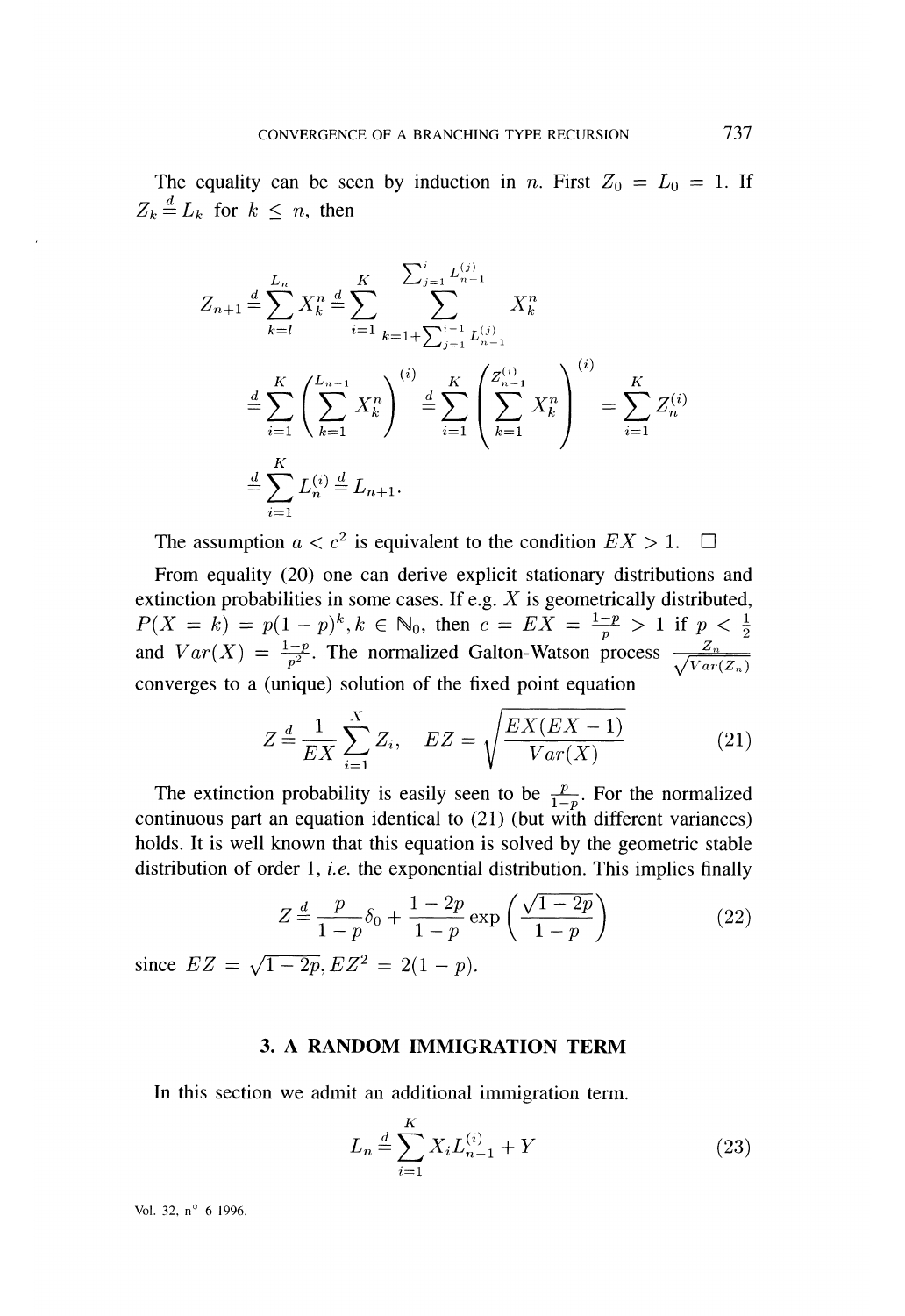where  $\{(X_i), Y\}, K, L_{n-1}^{(1)}, L_{n-2}^{(2)}, \ldots$  are independent,  $X_i$  and Y have finite second moments. The analysis of (23) is essentially simplified if we assume for  $l_0 := EL_0, v_0 := Var(L_0),$ 

$$
l_0 = \frac{EY}{1-c} \quad \text{if } c \neq 1, \quad v_0 = \frac{Var(l_0 \sum_{i=1}^{K} X_i + Y)}{1-a}, \quad a < 1 \tag{24}
$$

If  $c = 1$ , then  $EY = 0$  and  $l_0$  arbitrary.

LEMMA 3.1. - Under assumption  $(24)$  holds

$$
l_n = EL_n = l_0, \quad v_n = Var(L_n) = v_0, \qquad \forall n \in \mathbb{N}.
$$
 (25)

*Proof.* – From (24)  $l_n = c l_{n-1} + EY = \frac{EY}{1-c} = l_{n-1}$ .

$$
v_n = Var(L_n) = EL_n^2 - l_n^2
$$
  
=  $E\left[\sum_{i=1}^K E(X_i^2 \left(L_{n-1}^{(i)}\right)^2 | K) + \sum_{i \neq j} E(X_i X_j L_{n-1}^{(i)} L_{n-1}^{(j)} | K) \right]$   
+  $E(Y^2 | K) + 2E\left(\sum_{i=1}^K Y X_i L_{n-1}^{(i)} | K\right) - l_0^2$   
=  $a(v_{n-1} + l_0^2) + \left(\sum_{i \neq j} E X_i X_j\right) l_0^2$   
+  $EY^2 + l_0 2E\left(\sum_{i=1}^K Y X_i\right) - l_0^2$   
=  $av_{n-1} + Var\left(l_0 \sum_{i=1}^K X_i + Y\right) = v_{n-1} \quad \Box$ 

Condition (24) can be achieved with a two point distribution for  $L_0$ . It allows to use the technique of proof of section 2. A change of the initial condition leads to the necessity to change the method of proof and leads to a great variety of different cases to be considered. We, therefore, restrict to (24) in this paper.

As in section 2 we introduce the operator

$$
T: M(l_0, v_0) \to M(l_0, v_0), T(G) = \mathcal{L}\left(\sum_{i=1}^K X_i V_i + Y\right) \tag{26}
$$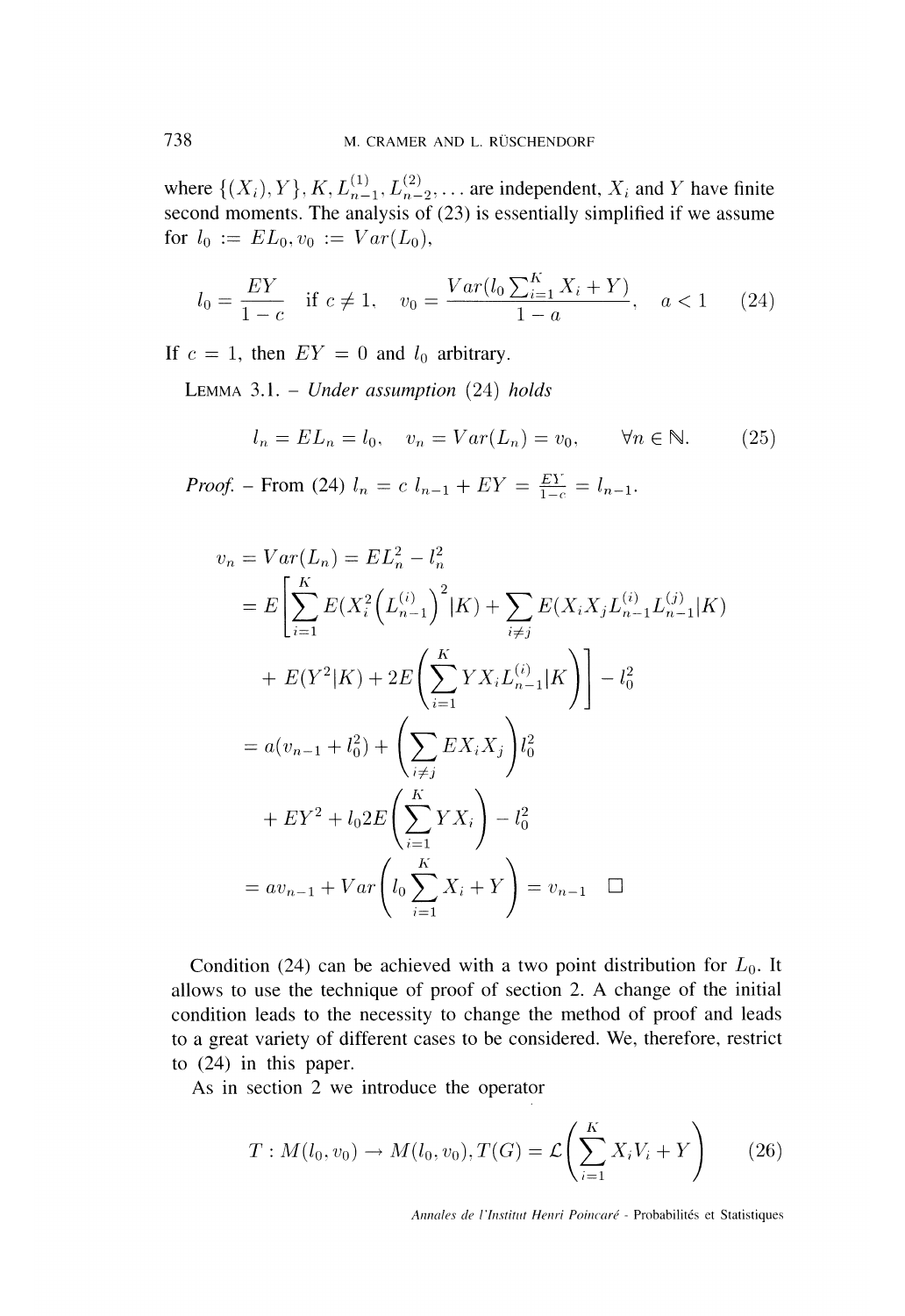where  $M(l_0, v_0)$  is the set of distributions with mean  $l_0$  and variance  $v_0$ and  $(V_i)$  are i.i.d.,  $V_1 \stackrel{d}{=} G$ ,  $(V_i)$ ,  $\{(X_i), Y\}$ ,  $K$  independent.

Similarly as in Proposition 2.2 we can show the contraction

$$
l_2(T(F), T(G)) \le \sqrt{a} \ l_2(F, G) \tag{27}
$$

which implies the convergence of  $L_n$  to the unique fixed point of T in  $M(l_0, v_0)$  w.r.t. the  $l_2$ -metric, the contraction factor being  $\sqrt{a}$ .

We obtain a sharper result (*i.e.* a smaller contraction factor) by the use of the Zolotarev-metric  $\zeta_r$  instead of  $l_2$ .

It is defined by

$$
\zeta_r(F,G) = \sup \left\{ |E(f(X) - f(Y))|; |f^{(m)}(x) - f^{(m)}(y)| \le |x - y|^{\alpha} \right\} \tag{28}
$$

for  $r = m + \alpha, m \in \mathbb{N}_0, 0 < \alpha < 1$ .

PROPOSITION 3.2.

$$
\zeta_r(T(F), T(G)) \le E\left(\sum_{i=1}^K |X_i|^r\right) \zeta_r(F, G) \tag{29}
$$

*Proof.* – Note that  $\zeta_r$  is ideal of order r w.r.t. summation, i.e.

$$
\zeta_r(X+Z,Y+Z) \le \zeta_r(X,Y)
$$

for  $Z$  independent of  $X, Y$  and

$$
\zeta_r(cX, cY) = |c|^r \zeta_r(X, Y).
$$

For  $(Z_i)$ ,  $(W_i)$  i.i.d. distributed according to F, G we have with  $X = (X_i)$ 

$$
\zeta_r(TF, TG) = \sup \left\{ \left| Ef \left( \sum_{i=1}^K X_i Z_i + Y \right) - Ef \left( \sum_{i=1}^K X_i W_i + Y \right) \right|; \right\}
$$
  

$$
|f^{(m)}(X) - f^{(m)}(Y)| \le |x - y|^2 \right\}
$$
  

$$
\le \int \zeta_r \left( \sum_{i=1}^K x_i Z_i + y, \sum_{i=1}^K x_i W_i + y \right) dP^{(X,Y,K)} \quad (x, y, k)
$$
  

$$
\le \int \sum_{i=1}^k |x_i|^r \zeta_r(Z_i, W_i) dP^{(X,Y,K)} \quad (x, y, k)
$$
  

$$
= E \left( \sum_{i=1}^K |X_i|^r \right) \zeta_r(F, G). \quad \Box
$$

Vo!.32,n° 6-1996.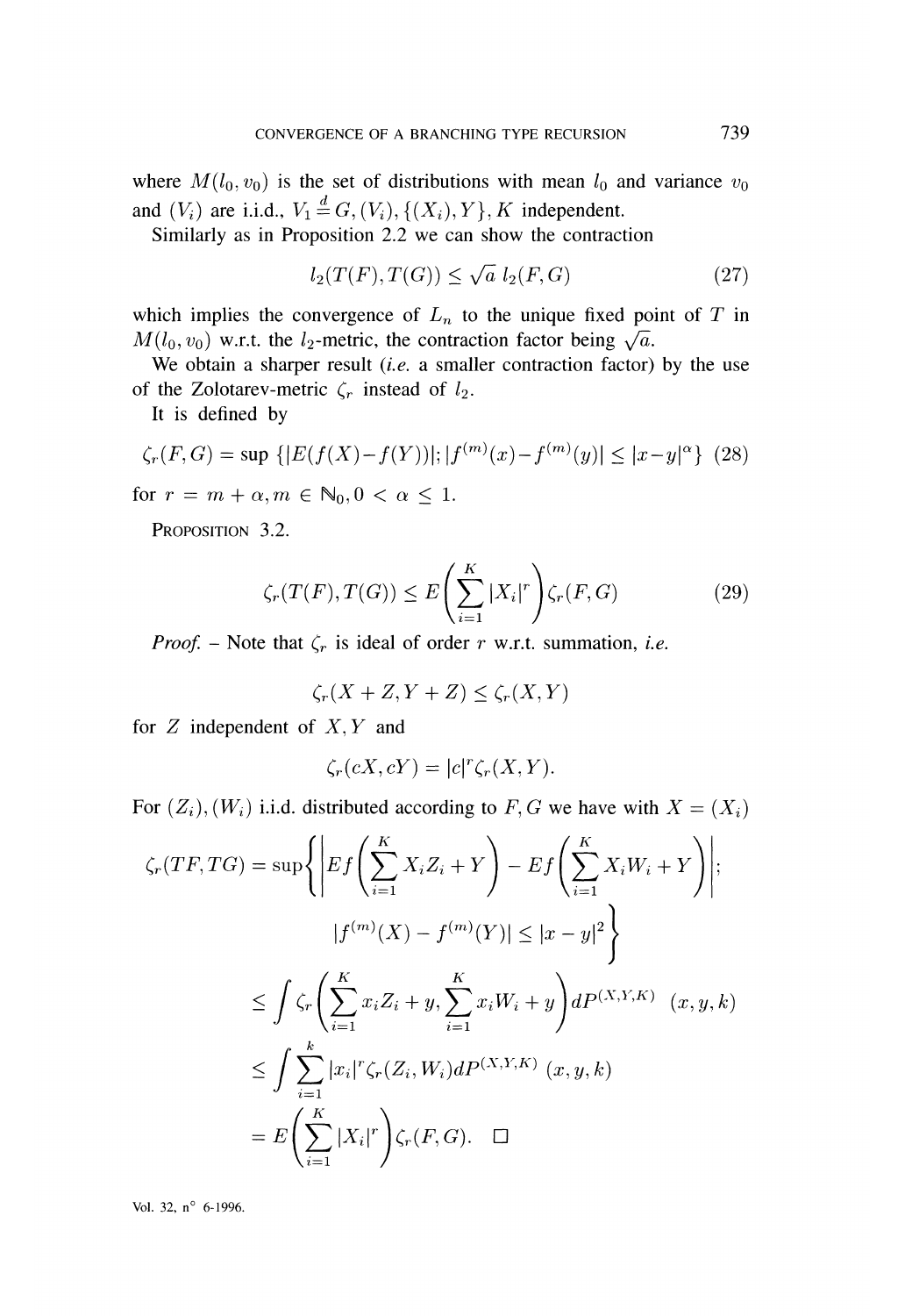Note that for our recursion defined by  $T$  the first two moments are conserved. Therefore, we can apply (29) with  $r \leq 3$  and obtain as corollary:

THEOREM 3.3. – If  $c \neq 1$  and  $l_0 = \frac{EY}{1-c}$  or  $c = 1$  and  $EY = 0$  and if  $v_0 = \frac{Var(l_0 \sum_{i=1}^{K} X_i + Y)}{1-a}$  for  $a < 1$ , then for  $0 < r \leq 3$ 

$$
a_r:=E\sum_{i=1}^K|X_i|^r<1
$$

implies

$$
\zeta_r(L_n, Z) \le \frac{a_r^n}{1 - a_r} \zeta_r(L_0, L_1) < \infty,
$$

where Z is a fixed point of T in  $M(l_0, v_0)$ .

In particular  $L_n$  converges in distribution to Z.

So also in the case with immigration one obtains an exponential rate of convergence. As a consequence after a few iterations the limiting distribution is well approximated.

Consider the following example:  $L_0 = \frac{d}{10} \delta_{-5} + \frac{2}{5} \delta_0 + \frac{1}{2} \delta_2$ ,  $K = 2$ , Consider the following example:  $L_0 \stackrel{d}{=} \frac{1}{10} \delta_{-5} + \frac{2}{5} \delta_0 + \frac{1}{2} \delta_2$ ,  $K = 2$ ,  $X_1, X_2$  independent,  $X_1 \stackrel{d}{=} X_2 \stackrel{d}{=} U\left[-\frac{1}{2}, 1\right]$ ,  $Y \stackrel{d}{=} \frac{17}{32} \delta_{-1} + \frac{5}{64} \delta_0 + \frac{25}{64} \delta_2$ .<br>In this situ

the closeness of the empirical distribution functions of  $L_6$  and  $L_8$  in the following simulation.



FIG. 4. – Empirical distribution functions for  $L_6$  and  $L_8$ .